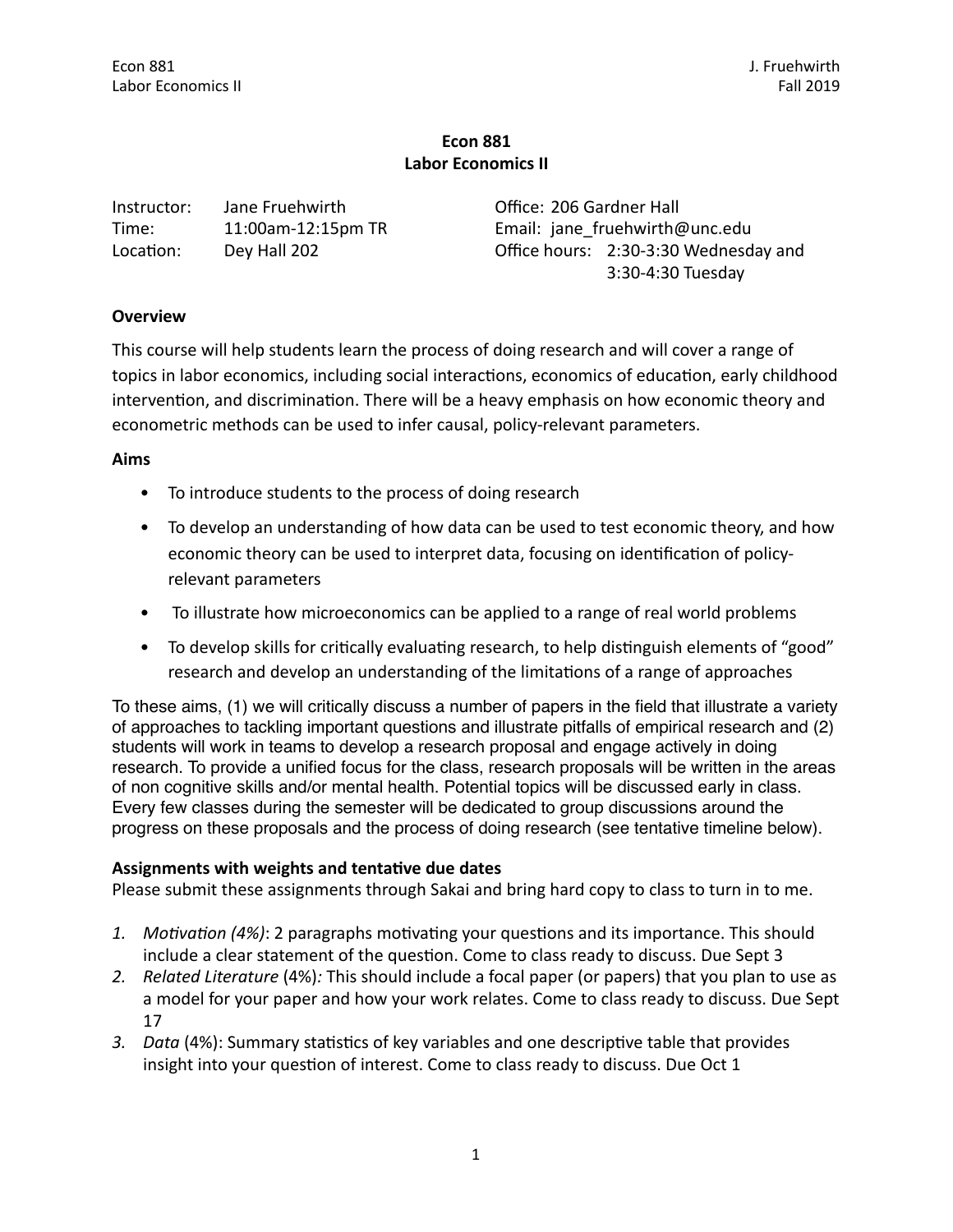Econ 881 Labor Economics II

- 4. *Empirical Model* (4%): Write down your empirical equation. Explain how you identify your causal effect of interest and potential confounders. What is your estimation strategy? Come to class ready to discuss. Due Oct 15
- 5. Preliminary Results (4%): Provide preliminary regression estimates for your question of interest. Come to class ready to discuss. Due Oct 29.
- *6. Research proposal for peer review* (20%) due *N*ov 14 (see below for more details)
- 7. Final research proposal (30%) due Dec 11 (see below for more details)
- 8. Class Participation (30%)

**Research proposal for peer review**: This will be due on **November 14.** This proposal should be about 12-15 pages long and it should include:

- $\bullet$  Introduction
- $\bullet$  Motivation for your research and why you think that your research is a contribution.
- An extensive literature review.
- $\bullet$  The theoretical model in your thesis
- The empirical model for your thesis
- Describe the data set that you will use.
- Provide and analyze the summary statistics.
- Define the econometric procedure that you will follow.
- Provide preliminary estimate of your model.
- Include a detailed bibliography.

The proposal will be reviewed by one of your classmates.

Each of you will provide detailed written comments to another student's proposal, and the review will be due on **November 21**. We will devote a class on the 21st to discussing comments.

### Final version of research proposal is due on December 11.

#### *Classroom Participation*

Participation is critical for the success of the class. I expect you to come to each class having read the papers and prepared to discuss them. The more ready and willing you are to ask questions, the more you will learn.

To facilitate this, you will do a **summary** of each paper we discuss in class by providing a brief (1) to 2 sentence) responses to each of questions 1 to 5 of the guidelines for reading papers (described at the end of the syllabus), along with 1 critique and at least 1 question. These should be uploaded to Sakai prior to class. Please also **bring a printed copy of the paper to class.** Being prepared for class, completion of paper summaries, classroom attendance and participation will all be factored into the final participation grade.

### **Use of Laptops**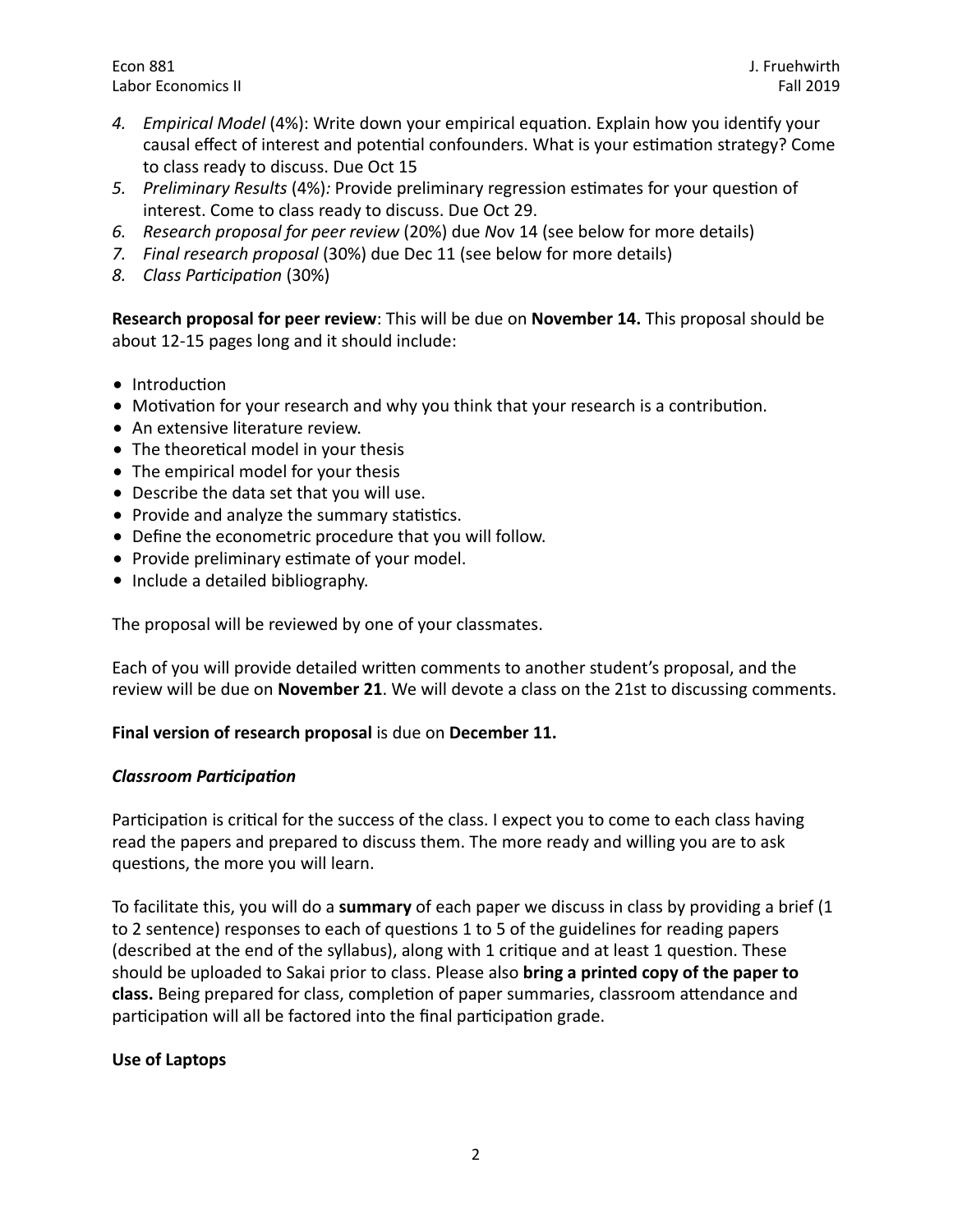To minimize distractions and keep the environment as interactive as possible, I ask that you do not use a laptop during class and that you turn off iPhones and other electronic devices.

# **Honor Code**

It is expected that you have read, understand and abide by UNC's honor code (http:// [honor.unc.edu/](http://honor.unc.edu/)).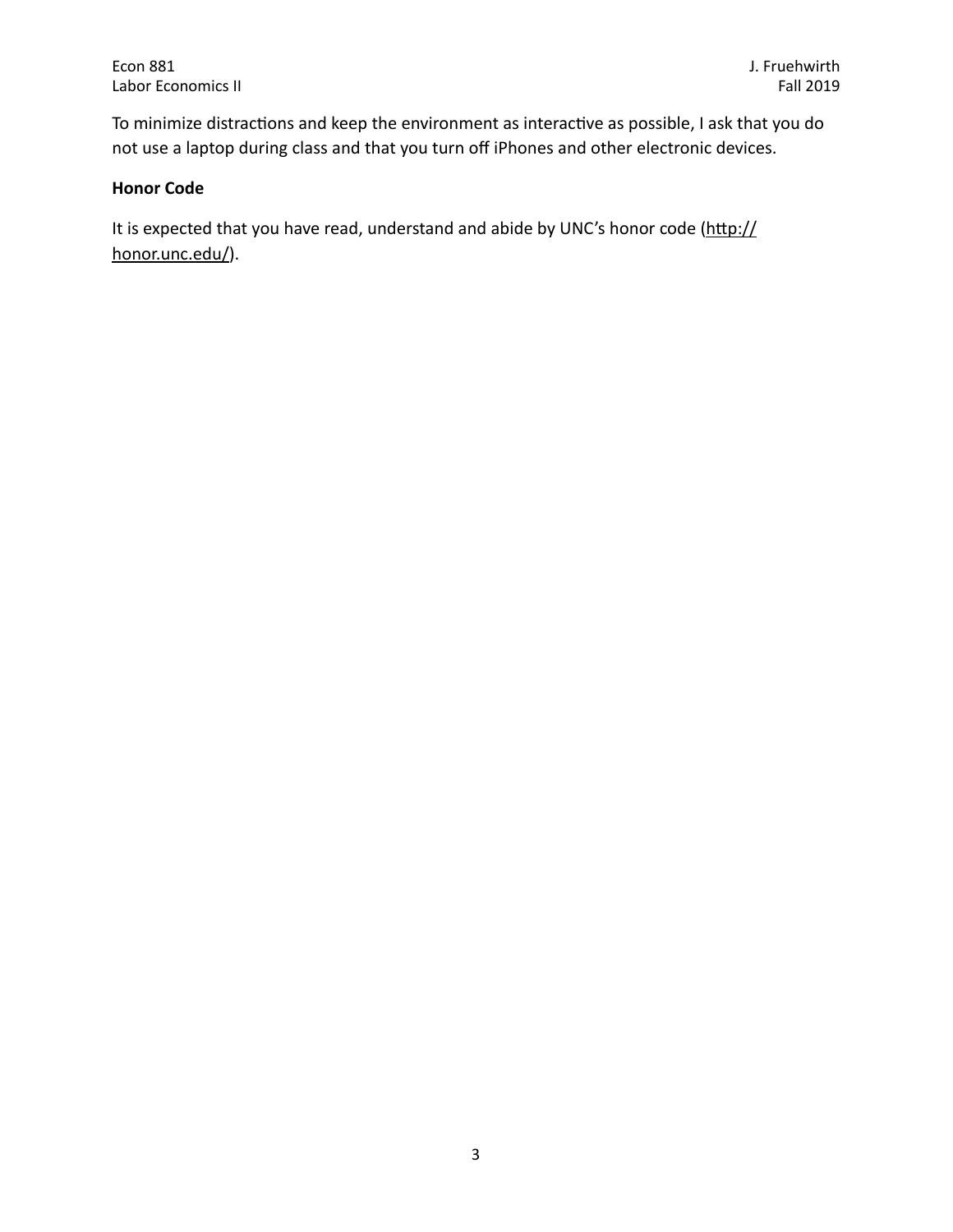|      | <b>Topic</b>                                                                                                                                                                                                              | <b>Assignment Due</b>     |
|------|---------------------------------------------------------------------------------------------------------------------------------------------------------------------------------------------------------------------------|---------------------------|
| 8/20 | Introductions                                                                                                                                                                                                             |                           |
| 8/22 | Todd, P. E. and Wolpin, K. I. (2003) 'On the<br>specification and estimation of the production<br>function for cognitive achievement', Economic<br>Journal 113(485), F3-F33.                                              |                           |
| 8/27 | Cunha, Flavio, and James J. Heckman. 2008.<br>"Formulating, Identifying and Estimating the<br>Technology of Cognitive and Noncognitive Skill<br>Formation." Journal of Human Resources, 43(4):<br>738-82.                 |                           |
| 8/29 | C&H, tbc                                                                                                                                                                                                                  |                           |
| 9/3  | Group discussion                                                                                                                                                                                                          | Motivation                |
| 9/5  | Andrabi, T., J. Das, A. Ijaz Khwaja, and T. Zajonc<br>(2011, July). Do Value-Added Estimates Add Value?<br>Accounting for Learning Dynamics. American<br>Economic Journal. Applied Economics 3(3), 29-54.                 |                           |
| 9/10 | Jens Ludwig & Douglas L Miller, 2007. "Does Head<br>Start Improve Children's Life Chances? Evidence<br>from a Regression Discontinuity Design," The<br>Quarterly Journal of Economics, vol. 122(1), pages<br>159-208, 02. |                           |
| 9/12 | Currie, Janet & Thomas, Duncan, 1995. "Does Head<br>Start Make a Difference?," American Economic<br>Review, vol. 85(3), pages 341-64, June.                                                                               |                           |
| 9/17 | Group discussion                                                                                                                                                                                                          | <b>Related Literature</b> |
| 9/19 | Caetano, G., J. Kinsler and H. Teng (2017) "Towards<br>Causal Estimates of Children's Time Allocation on<br>Skill Development", working paper.                                                                            |                           |
| 9/24 | Chetty, R, J. Friedman and J. Rockoff (2014)<br>Measuring the Impacts of Teachers I: Evaluating<br>Bias in Teacher Value-Added Estimates, American<br>Economic Review 104(9): 2593-2632.                                  |                           |
| 9/26 | Guarino, C. M. Reckase and J. Wooldridge (2015) "<br>Can value-added measures of teacher performance<br>be trusted?" Education Finance and Policy, 10(1)                                                                  |                           |
| 10/1 | Group discussion                                                                                                                                                                                                          | Data                      |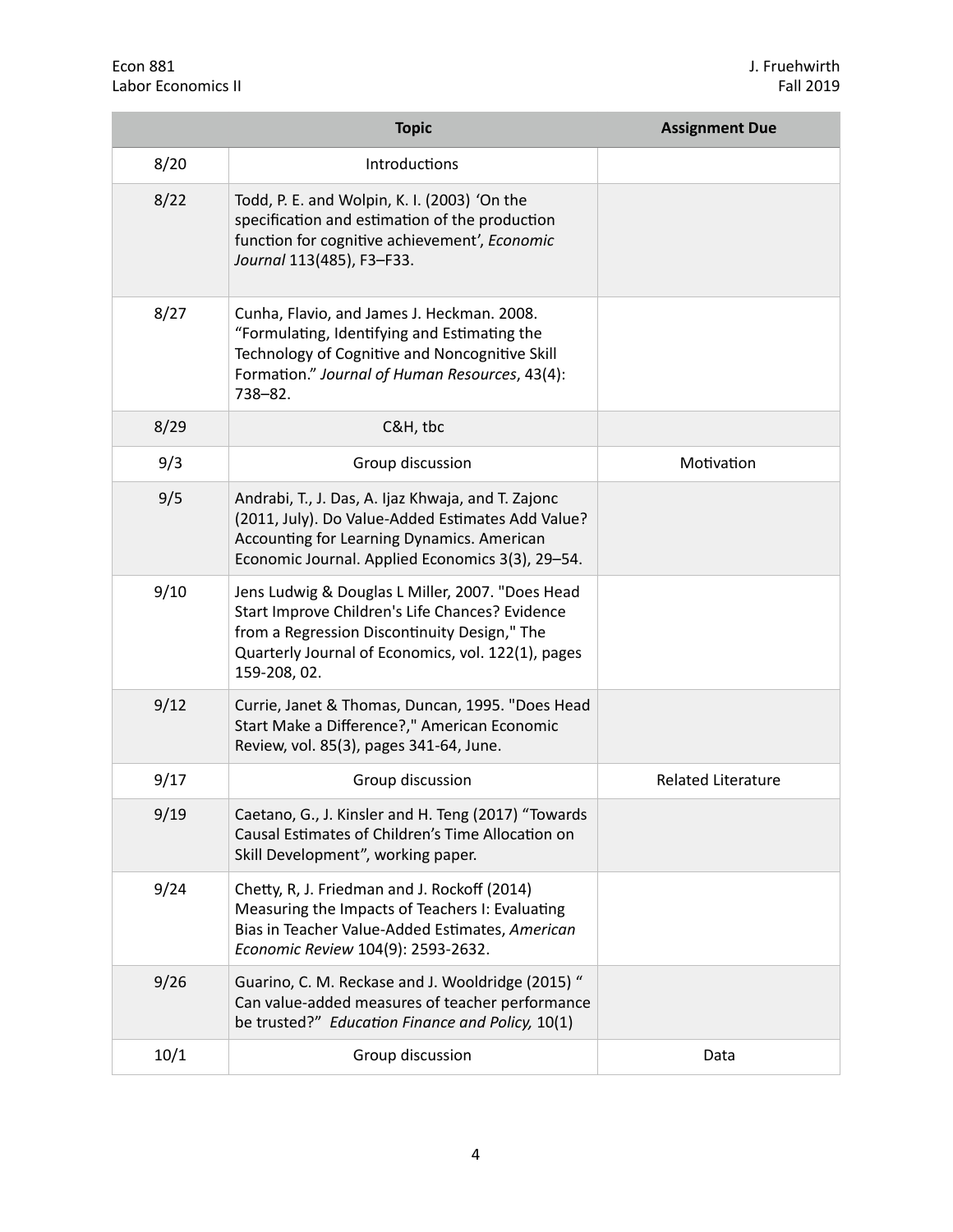|       | <b>Topic</b>                                                                                                                                                                                                               | <b>Assignment Due</b>      |
|-------|----------------------------------------------------------------------------------------------------------------------------------------------------------------------------------------------------------------------------|----------------------------|
| 10/3  | Fryer, R. G. and S. Levitt (2004) "Understanding the<br>black-white test score gap in the first two years of<br>school," The Review of Economics and Statistics,<br>86(2): 447-464.                                        |                            |
| 10/8  | Bond and Lang (2012) "The Evolution of the Black-<br>White Test Score Gap in Grades K-3: The Fragility of<br>Results", The Review of Economics and Statistics,<br>95(5):1468-1479                                          |                            |
| 10/10 | Manski, C. (1993), 'Identification of endogenous<br>social effects: The reflection problem', The Review<br>of Economic Studies, 60(3): 531-542.                                                                            |                            |
| 10/15 | Group discussion                                                                                                                                                                                                           | <b>Empirical Model</b>     |
| 10/22 | Brock, W. A. and Durlauf, S. N. (2001a), 'Discrete<br>choice with social interactions', The Review of<br>Economic Studies 68(2): 235-260.                                                                                  |                            |
| 10/24 | Lavy and Schlosser (2011) "Mechanisms and<br>Impacts of Gender Peer Effects at School", AEJ:<br>Applied Economics, April.                                                                                                  |                            |
| 10/29 | Group discussion                                                                                                                                                                                                           | <b>Preliminary Results</b> |
| 10/31 | Bramoulle, Y., H. Djebbari, and B. Fortin (2009,<br>May). Identification of peer effects through social<br>networks. Journal of Econometrics 150(1), 41-55.                                                                |                            |
| 11/5  | Katz, Lawrence E., Jeffrey R. Kling and Jeffrey B.<br>Liebman (2001) "Moving to Opportunity in Boston:<br>Early Results of a Randomized Mobility<br>Experiment", Quarterly Journal of Economics 116<br>(May 2001), 607-54. |                            |
| 11/7  | Check-ins on project                                                                                                                                                                                                       |                            |
| 11/12 | Knowles, J., N. Persico, and P. Todd, (2001), "Racial<br>Bias in Motor Vehicle Searches: Theory and<br>Evidence," Journal of Political Economy, 109, 1,<br>203-229.                                                        |                            |
| 11/14 | Anwar, S. and H. Fang, (2006), "An Alternative Test<br>of Racial Prejudice in Motor Vehicle Searches:<br>Theory and Evidence, American Economic Review,<br>96, 1, 127-151                                                  | Proposal for peer review   |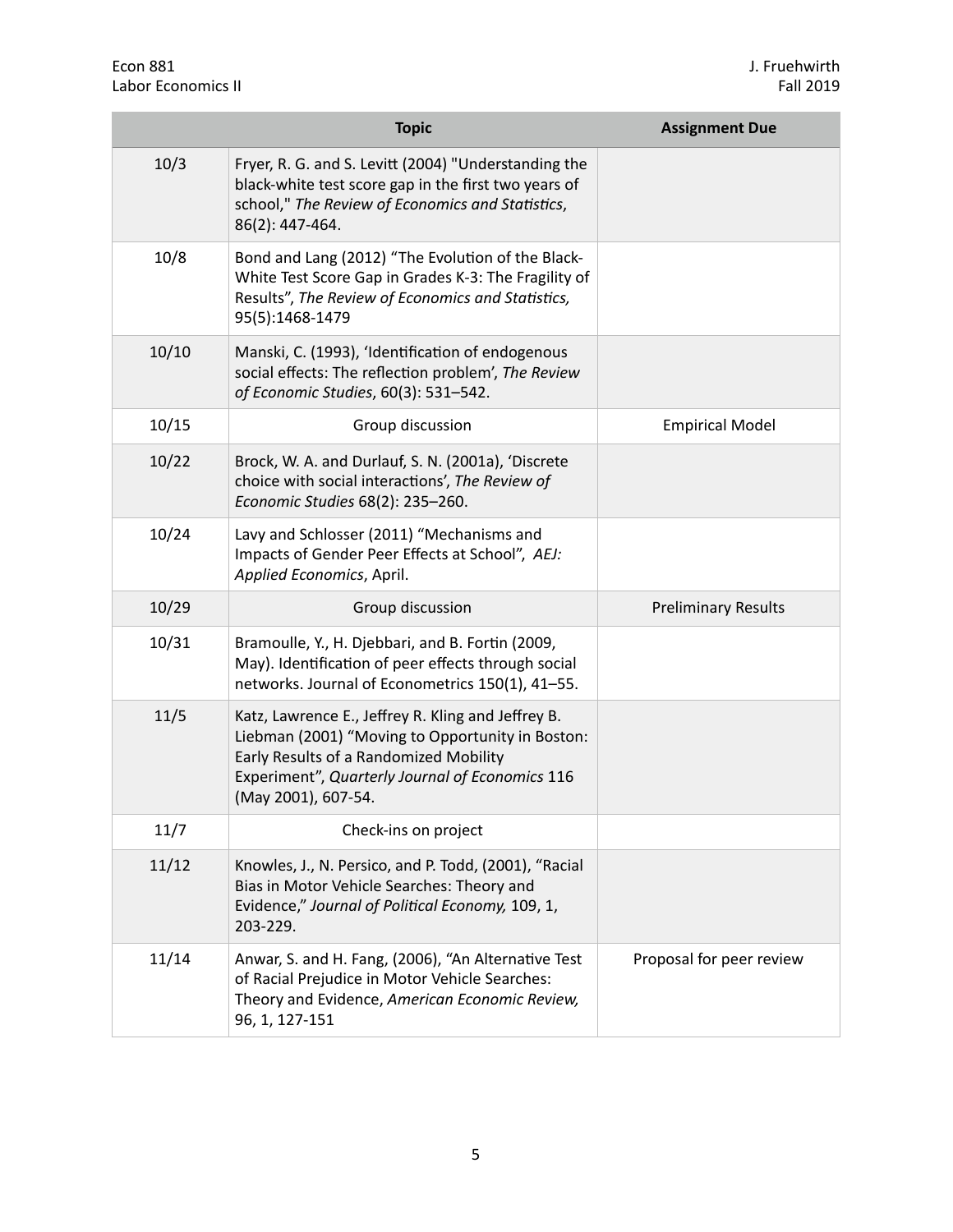|       | <b>Topic</b>                                                                                                                                                                                                   | <b>Assignment Due</b> |
|-------|----------------------------------------------------------------------------------------------------------------------------------------------------------------------------------------------------------------|-----------------------|
| 11/19 | Neal, Derek A & Johnson, William R (1996) "The<br>Role of Premarket Factors in Black-White Wage<br>Differences," Journal of Political Economy, vol.<br>104(5), pages 869-95, October.                          |                       |
| 11/21 | Peer review class                                                                                                                                                                                              | Peer review comments  |
| 11/26 | Joseph G. Altonji & Charles R. Pierret (2001)<br>"Employer Learning And Statistical Discrimination,"<br>The Quarterly Journal of Economics, MIT Press, vol.<br>116(1), pages 313-350, February.                |                       |
| 12/3  | Bertrand, M. and S. Mullainathan (2004) "Are<br>Emily and Greg More Employable Than Lakisha and<br>Jamal? A Field Experiment on Labor Market<br>Discrimination," American Economic Review, 94(4):<br>991-1013. |                       |
| 12/11 | No class                                                                                                                                                                                                       | Proposal due          |